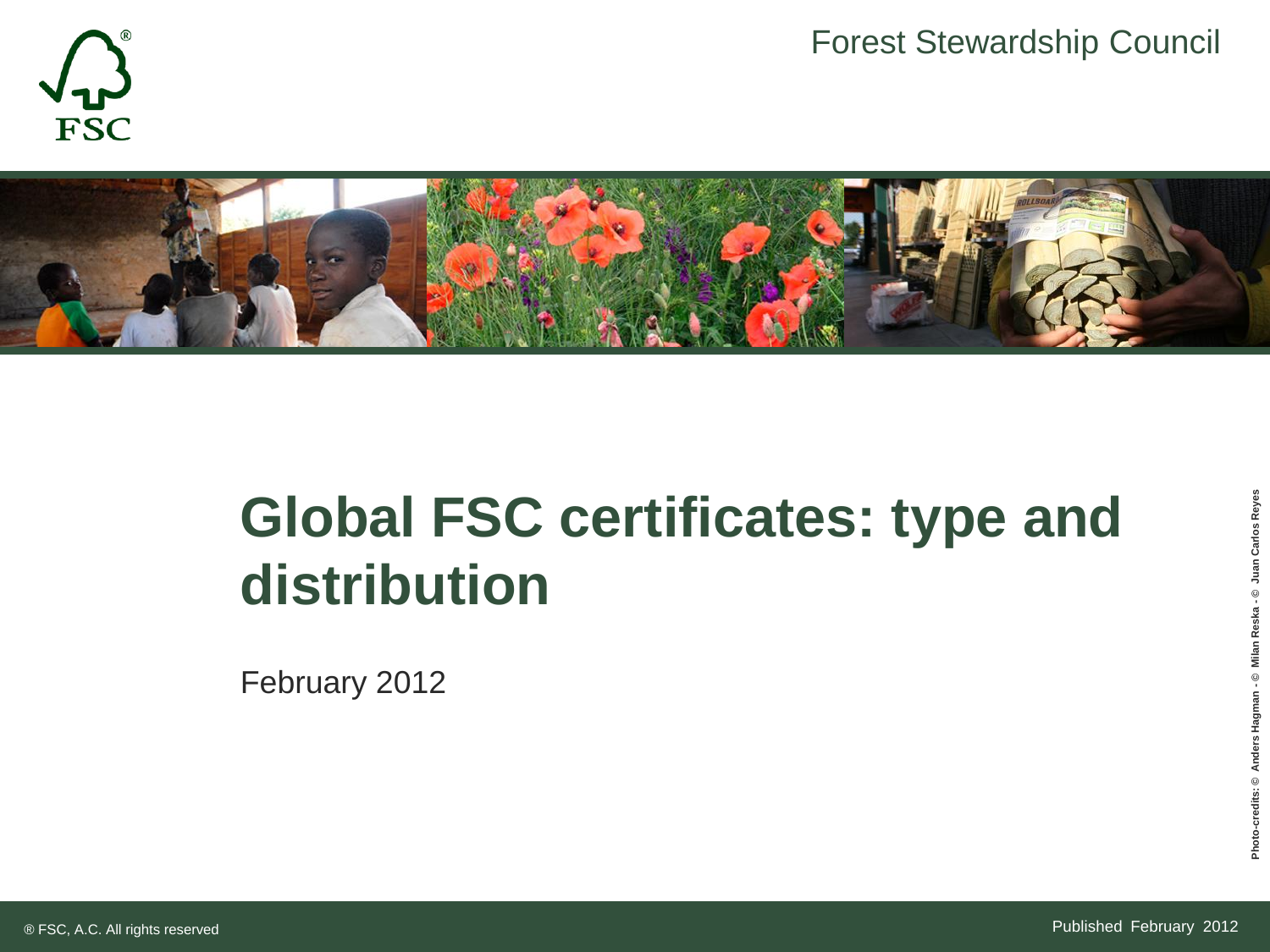



#### **Global FSC certified forest area: by region**

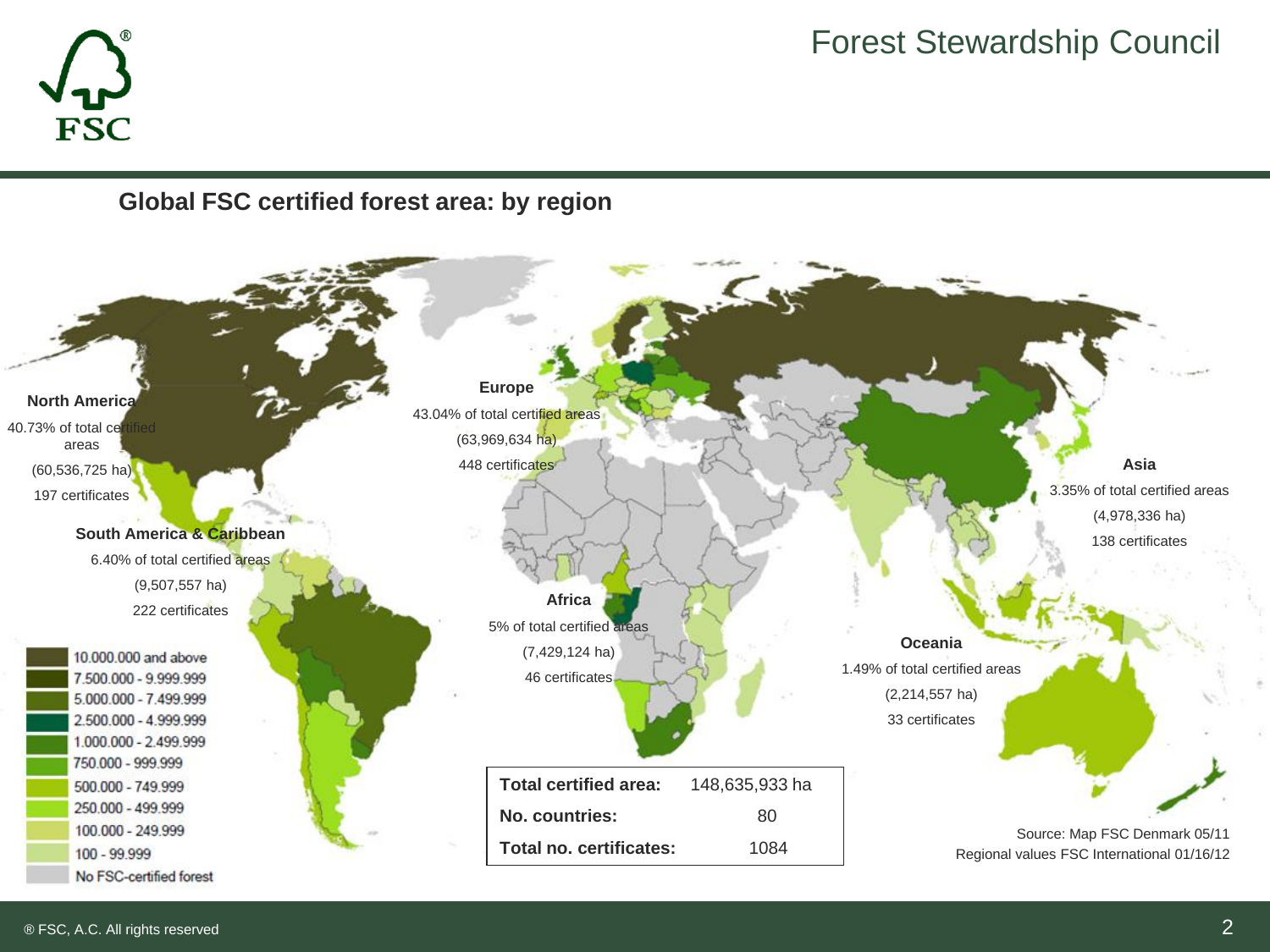

## **Global FSC certified forest area: by region**

|                         |                 |                         |                        |                 |                         | <b>UKRAINE</b>             | 1.301.787       | 4               |
|-------------------------|-----------------|-------------------------|------------------------|-----------------|-------------------------|----------------------------|-----------------|-----------------|
| <b>Africa</b>           | Total area (ha) | No.                     | Europe                 | Total area (ha) | No.                     | <b>UNITED KINGDOM</b>      | 1,577,485       | 83              |
| <b>CAMEROON</b>         | 820,630         | 5                       | <b>AUSTRIA</b>         | 409             | 2                       | <b>Grand total</b>         | 63,969,634      | 448             |
| CONGO, THE REPUBLIC OF  | 2,478,943       | $\overline{\mathbf{3}}$ | <b>BELARUS</b>         | 2,621,425       | 10                      |                            |                 |                 |
| <b>GABON</b>            | 1,873,505       | 3                       | <b>BELGIUM</b>         | 18.751          | $\overline{2}$          | <b>Latin America &amp;</b> | Total area (ha) | No.             |
| <b>GHANA</b>            | 1,778           |                         | BOSNIA AND HERZEGOVINA | 1,005,532       | $\overline{3}$          | Caribbean                  |                 |                 |
| <b>KENYA</b>            | 628             |                         | <b>BULGARIA</b>        | 216.457         | 11                      | <b>ARGENTINA</b>           | 276,377         | 16              |
| <b>MADAGASCAR</b>       | 1,000           | 1                       | CROATIA (Hrvatska)     | 2.018.987       |                         | <b>BELIZE</b>              | 169,932         | 2               |
| <b>MOZAMBIQUE</b>       | 51,550          | 2                       | <b>CZECH REPUBLIC</b>  | 49.922          | 4                       | <b>BOLIVIA</b>             | 1.132.472       | 13              |
| <b>NAMIBIA</b>          | 270.028         | $\overline{2}$          | <b>DENMARK</b>         | 197.760         | 7                       | <b>BRAZIL</b>              | 4,949,420       | 81              |
| <b>SOUTH AFRICA</b>     | 1,670,812       | 20                      | <b>ESTONIA</b>         | 1.106.459       | 3                       | <b>CHILE</b>               | 536.189         | 19              |
| <b>SWAZILAND</b>        | 110,897         | 3                       | <b>FINLAND</b>         | 394,990         | $\overline{2}$          | <b>COLOMBIA</b>            | 95.370          | 4               |
| <b>TANZANIA, UNITED</b> | 46.964          | 2                       | <b>FRANCE</b>          | 17,919          | 5                       | <b>COSTA RICA</b>          | 27.109          | $\overline{11}$ |
| <b>UGANDA</b>           | 102,389         | 3                       | <b>GERMANY</b>         | 618,202         | 53                      | <b>ECUADOR</b>             | 38.367          | 4               |
| <b>Grand total</b>      | 7,429,124       | 46                      | <b>HUNGARY</b>         | 248,806         | 4                       | <b>GUATEMALA</b>           | 353,511         | 10              |
|                         |                 |                         | <b>IRELAND</b>         | 449,574         | 3                       | <b>HONDURAS</b>            | 114.322         | 5               |
| Asia                    |                 |                         | <b>ITALY</b>           | 52,069          | 14                      | <b>NICARAGUA</b>           | 28,936          | 5               |
|                         | Total area (ha) | No.                     | LATVIA                 | 793,413         | 8                       | <b>PANAMA</b>              | 9.775           | 8               |
| <b>CHINA</b>            | 2.669.820       | 47                      | LITHUANIA              | 1.053.642       | 43                      | PARAGUAY                   | 19.487          | $\overline{2}$  |
| <b>INDIA</b>            | 12.247          | 3                       | <b>LUXEMBOURG</b>      | 20.728          | $\overline{\mathbf{3}}$ | <b>PERU</b>                | 736,340         | 13              |
| <b>INDONESIA</b>        | 904.089         | 13                      | <b>NETHERLANDS</b>     | 157.696         | 7                       | <b>SURINAME</b>            | 89.124          | $\overline{2}$  |
| <b>JAPAN</b>            | 387.402         | 33                      | <b>NORWAY</b>          | 138.753         | 5                       | <b>URUGUAY</b>             | 791.192         | 26              |
| KOREA, REPUBLIC OF      | 295,849         | 14                      | <b>POLAND</b>          | 6.966.719       | 19                      | <b>VENEZUELA</b>           | 139.634         | 1               |
| LAOS                    | 82,846          | 2                       | <b>PORTUGAL</b>        | 284,852         | $\overline{17}$         | <b>Grand total</b>         | 9,507,557       | 222             |
| <b>MALAYSIA</b>         | 501,751         | 7                       | <b>ROMANIA</b>         | 717,055         | 5                       |                            |                 |                 |
| <b>NEPAL</b>            | 14.145          |                         | <b>RUSSIA</b>          | 28.832.360      | 68                      | <b>North America</b>       | Total area (ha) | No.             |
| <b>SRI LANKA</b>        | 38,854          | 6                       | <b>SERBIA</b>          | 413,642         | 3                       |                            |                 |                 |
| <b>THAILAND</b>         | 22.494          | 6                       | <b>SLOVAKIA</b>        | 147,588         | 5                       | <b>CANADA</b>              | 46,274,575      | 63              |
| <b>TURKEY</b>           | 9.152           | 1                       | <b>SLOVENIA</b>        | 259,702         | 2                       | <b>MEXICO</b>              | 327,932         | 23              |
| <b>VIETNAM</b>          | 39,688          | 5                       | <b>SPAIN</b>           | 146,137         | 14                      | <b>UNITED STATES</b>       | 13,934,218      | 111             |
| <b>Grand total</b>      | 4,978,336       | 138                     | <b>SWEDEN</b>          | 11.540.847      | 23                      | <b>Grand total</b>         | 60,536,725      | 197             |
|                         |                 |                         | <b>SWITZERLAND</b>     | 599,968         | 15                      |                            |                 |                 |

\*FSC certified area includes forest management (FM) as well as forest management and chain of custody (FM/COC) certificates. Also relevant for charts in this presentation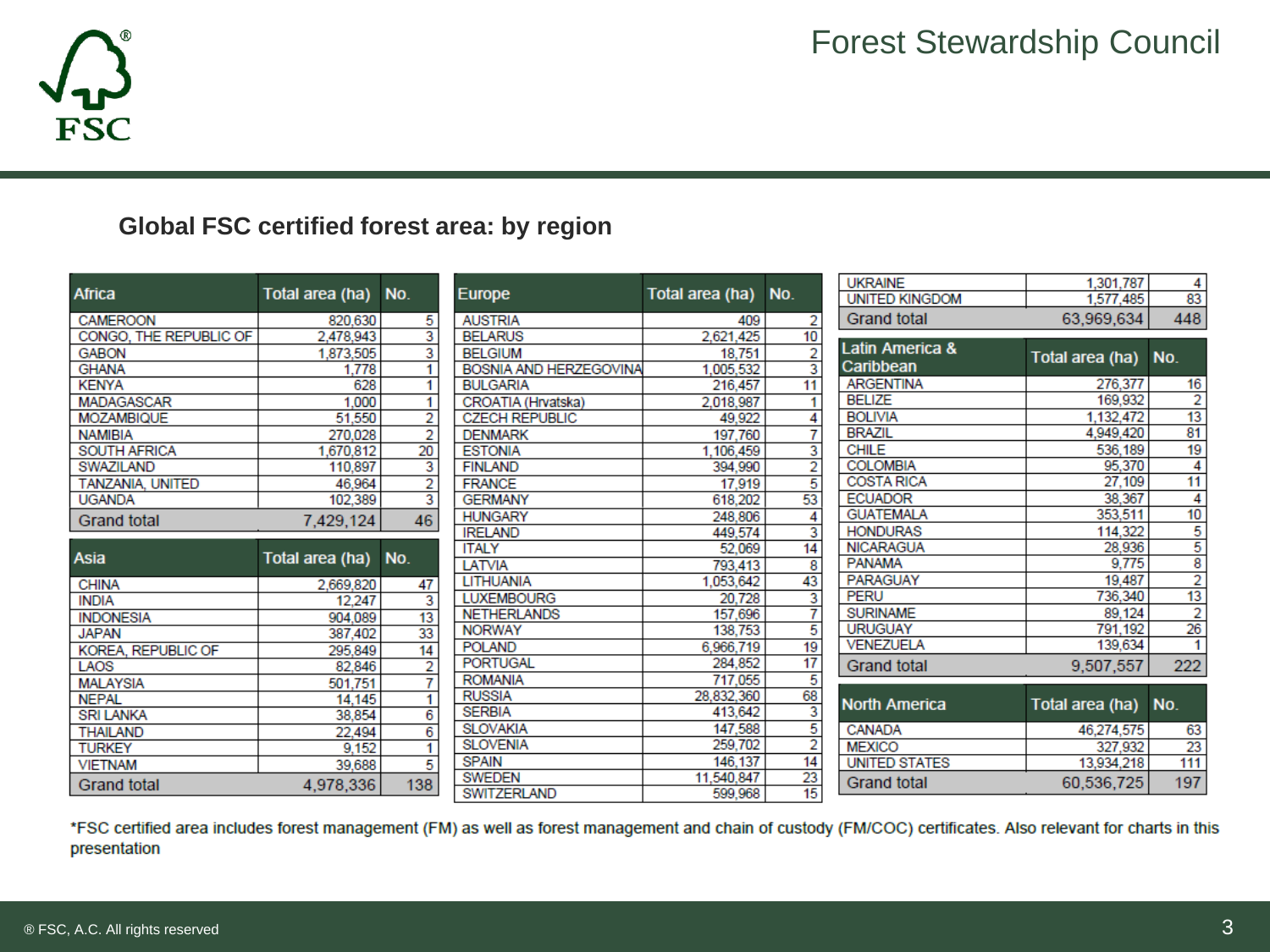

## **Global FSC certified forest area: by region**

| Oceania                 | Total area (ha) No. |    |
|-------------------------|---------------------|----|
| <b>AUSTRALIA</b>        | 622.447             |    |
| <b>NEW ZEALAND</b>      | 1,495,088           | 18 |
| <b>PAPUA NEW GUINEA</b> | 32,610              |    |
| <b>SOLOMON ISLANDS</b>  | 64.412              |    |
| <b>Grand total</b>      | 2,214,557           |    |

| Information as of 16/01/2012 |             |  |  |  |
|------------------------------|-------------|--|--|--|
| No. countries:               | 80          |  |  |  |
| Total no. certificates: 1084 |             |  |  |  |
| <b>Total Area</b>            | 148,635,933 |  |  |  |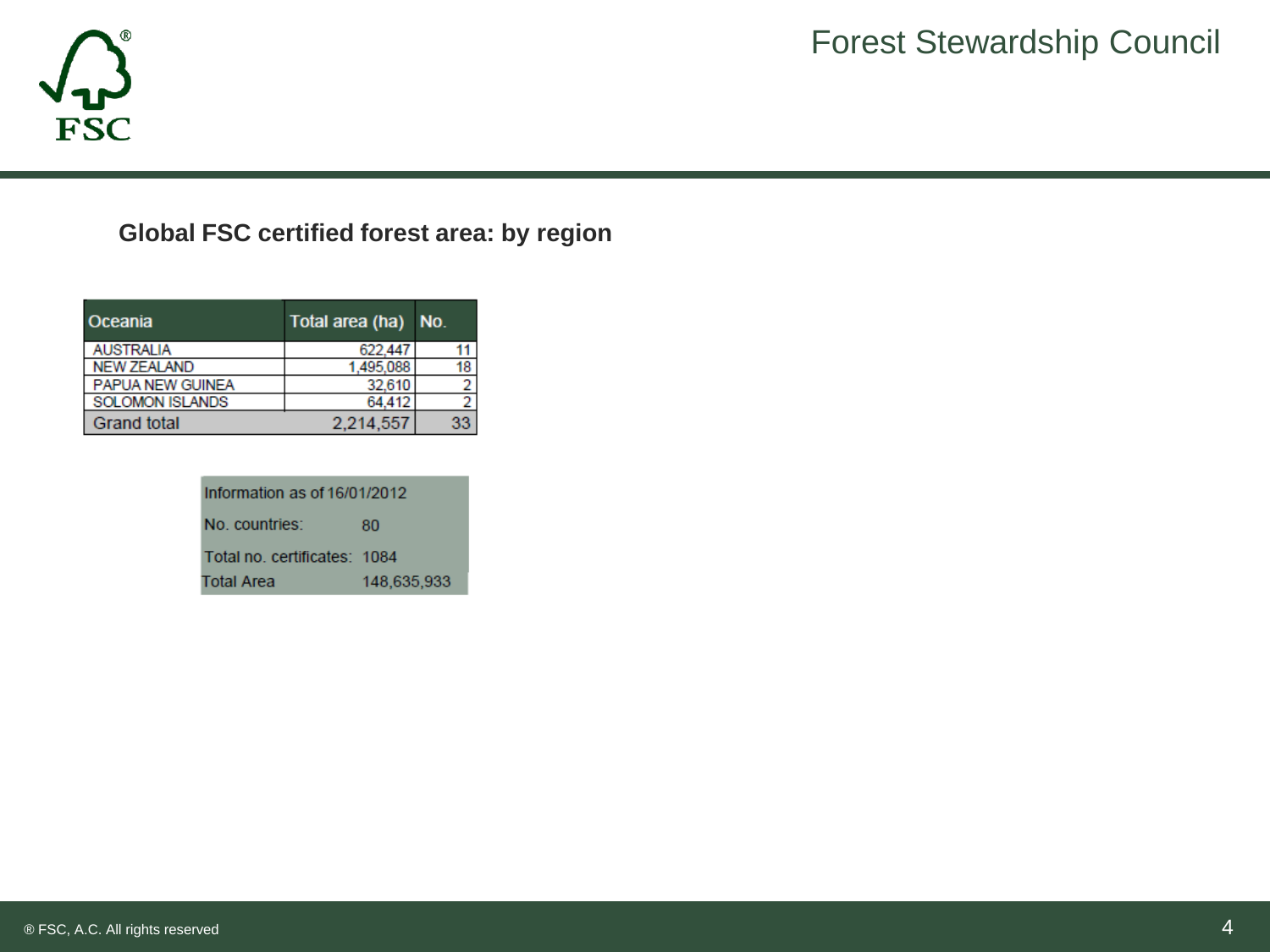

## **Global FSC chain of custody certificates: by region**

| <b>Africa</b>                 | No.                                       |
|-------------------------------|-------------------------------------------|
| <b>CAMEROON</b>               | 13                                        |
| CONGO, DEMOCRATIC REPUBLIC OF |                                           |
| CONGO, THE REPUBLIC OF        | $\overline{2}$                            |
| <b>COTE D'IVOIRE</b>          | 1                                         |
| <b>EGYPT</b>                  | 4                                         |
| <b>GABON</b>                  |                                           |
| <b>GHANA</b>                  |                                           |
| <b>KENYA</b>                  | $\frac{8}{4}$ $\frac{4}{2}$ $\frac{3}{2}$ |
| <b>MADAGASCAR</b>             |                                           |
| <b>MOROCCO</b>                |                                           |
| <b>MOZAMBIQUE</b>             | 1                                         |
| <b>NAMIBIA</b>                | 3                                         |
| <b>SOUTH AFRICA</b>           | 86                                        |
| <b>SWAZILAND</b>              |                                           |
| TANZANIA, UNITED REPUBLIC OF  | 1                                         |
| <b>TUNISIA</b>                | 3                                         |
| Grand total                   | 136                                       |

| <b>Asia</b>        | No.  |
|--------------------|------|
| <b>BANGLADESH</b>  | 6    |
| <b>CHINA</b>       | 1867 |
| <b>HONG KONG</b>   | 422  |
| <b>INDIA</b>       | 178  |
| <b>INDONESIA</b>   | 175  |
| <b>ISRAEL</b>      | 9    |
| <b>JAPAN</b>       | 1126 |
| KOREA, REPUBLIC OF | 161  |
| LAOS               | 4    |
| <b>LEBANON</b>     | 8    |
| <b>MALAYSIA</b>    | 133  |
| <b>NEPAL</b>       |      |
| <b>OMAN</b>        |      |

| <b>PAKISTAN</b>             | 2   |
|-----------------------------|-----|
| <b>PHILIPPINES</b>          | 3   |
| QATAR                       |     |
| <b>SAUDI ARABIA</b>         | 3   |
| <b>SINGAPORE</b>            | 96  |
| <b>SRI LANKA</b>            | 13  |
| TAIWAN                      | 99  |
| THAILAND                    | 38  |
| TURKEY                      | 86  |
| <b>UNITED ARAB EMIRATES</b> | 27  |
| <b>VIETNAM</b>              | 265 |
| <b>Grand total</b>          |     |

| <b>Europe</b>               | No.  |
|-----------------------------|------|
| <b>AUSTRIA</b>              | 172  |
| <b>BELARUS</b>              | 21   |
| <b>BELGIUM</b>              | 294  |
| BOSNIA AND HERZEGOVINA      | 78   |
| <b>BULGARIA</b>             | 20   |
| CROATIA (Hrvatska)          | 159  |
| <b>CYPRUS</b>               | 4    |
| <b>CZECH REPUBLIC</b>       | 91   |
| <b>DENMARK</b>              | 195  |
| <b>ESTONIA</b>              | 120  |
| <b>FINLAND</b>              | 66   |
| <b>FRANCE</b>               | 705  |
| <b>FRANCE, METROPOLITAN</b> | 10   |
| <b>GERMANY</b>              | 1707 |
| <b>GREECE</b>               | 6    |
| <b>HUNGARY</b>              | 68   |
| <b>IRELAND</b>              | 79   |
| ITALY                       | 1214 |
| LATVIA                      | 174  |

| LIECHTENSTEIN         | 4              |
|-----------------------|----------------|
| LITHUANIA             | 114            |
| <b>LUXEMBOURG</b>     | 16             |
| <b>MALTA</b>          | 8              |
| <b>MONACO</b>         | 3              |
| <b>NETHERLANDS</b>    | 1267           |
| <b>NORWAY</b>         | 32             |
| <b>POLAND</b>         | 657            |
| <b>PORTUGAL</b>       | 76             |
| <b>ROMANIA</b>        | 59             |
| <b>RUSSIA</b>         | 132            |
| <b>SAN MARINO</b>     | $\overline{2}$ |
| <b>SERBIA</b>         | 43             |
| <b>SLOVAKIA</b>       | 72             |
| <b>SLOVENIA</b>       | 96             |
| <b>SPAIN</b>          | 428            |
| <b>SWEDEN</b>         | 249            |
| <b>SWITZERLAND</b>    | 499            |
| <b>UKRAINE</b>        | 26             |
| <b>UNITED KINGDOM</b> | 2159           |
| Grand total           | 11125          |

| Latin America & Caribbean     | No. |
|-------------------------------|-----|
| <b>ARGENTINA</b>              | 66  |
| <b>BELIZE</b>                 | 4   |
| <b>BOLIVIA</b>                | 20  |
| <b>BRAZIL</b>                 | 827 |
| <b>BRITISH VIRGIN ISLANDS</b> |     |
| <b>CAYMAN ISLANDS</b>         |     |
| CHILE                         | 82  |
| <b>COLOMBIA</b>               | 13  |
| <b>COSTA RICA</b>             | 5   |
| <b>ECUADOR</b>                | 3   |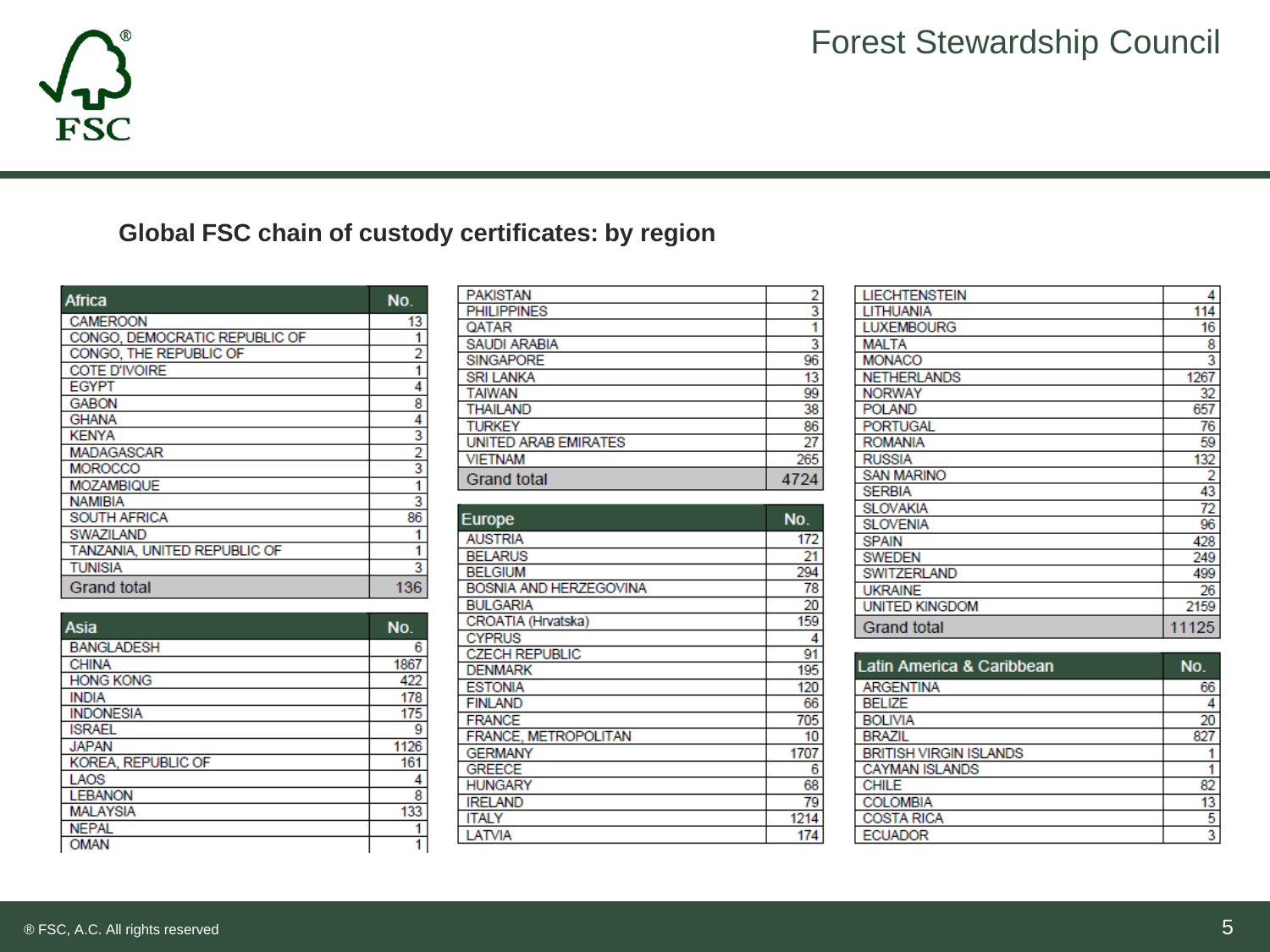

## **Global FSC chain of custody certificates: by region**

| <b>EL SALVADOR</b> |      |
|--------------------|------|
| <b>GUATEMALA</b>   | 13   |
| <b>HONDURAS</b>    | 3    |
| <b>NICARAGUA</b>   | 10   |
| <b>PANAMA</b>      |      |
| <b>PARAGUAY</b>    | 6    |
| <b>PERU</b>        | 27   |
| <b>URUGUAY</b>     | 29   |
| <b>VENEZUELA</b>   | 2    |
| <b>Grand total</b> | 1114 |

| <b>North America</b> | No.  |
|----------------------|------|
| CANADA               | 1003 |
| <b>MEXICO</b>        | 45   |
| <b>PUERTO RICO</b>   |      |
| <b>UNITED STATES</b> | 3669 |
| <b>Grand total</b>   | 4721 |

| Oceania                 | NO. |
|-------------------------|-----|
| <b>AUSTRALIA</b>        | 263 |
| <b>GUAM</b>             |     |
| <b>NEW ZEALAND</b>      | 142 |
| <b>PAPUA NEW GUINEA</b> |     |
| <b>Grand total</b>      | 410 |

| Information as of             | 16/01/2012 |
|-------------------------------|------------|
| No. countries:                | 106        |
| Total no. certificates: 22230 |            |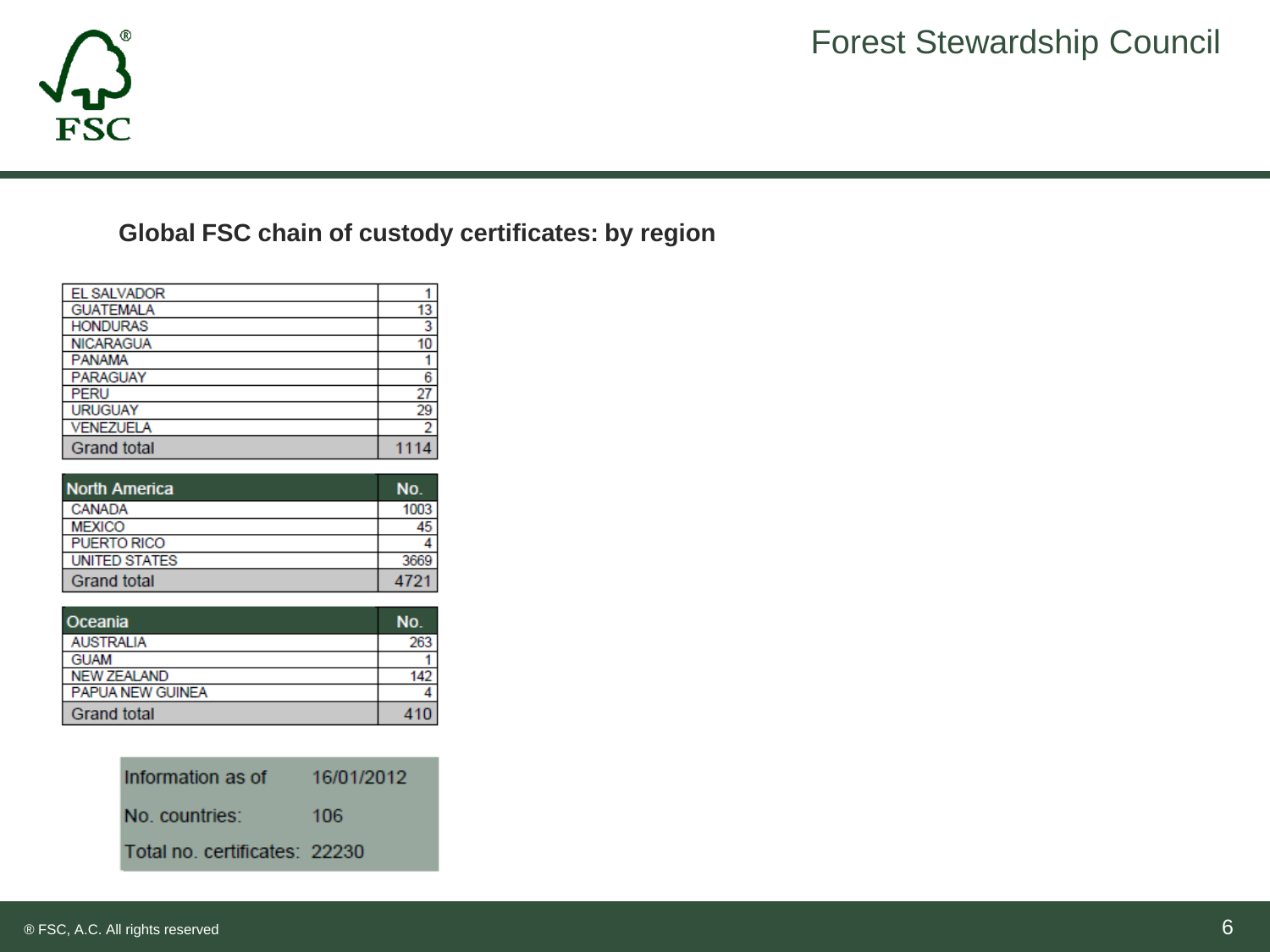

## **FSC forest management certificate growth since 2010 (FM and FM/CoC)**



**Date (first of the month)**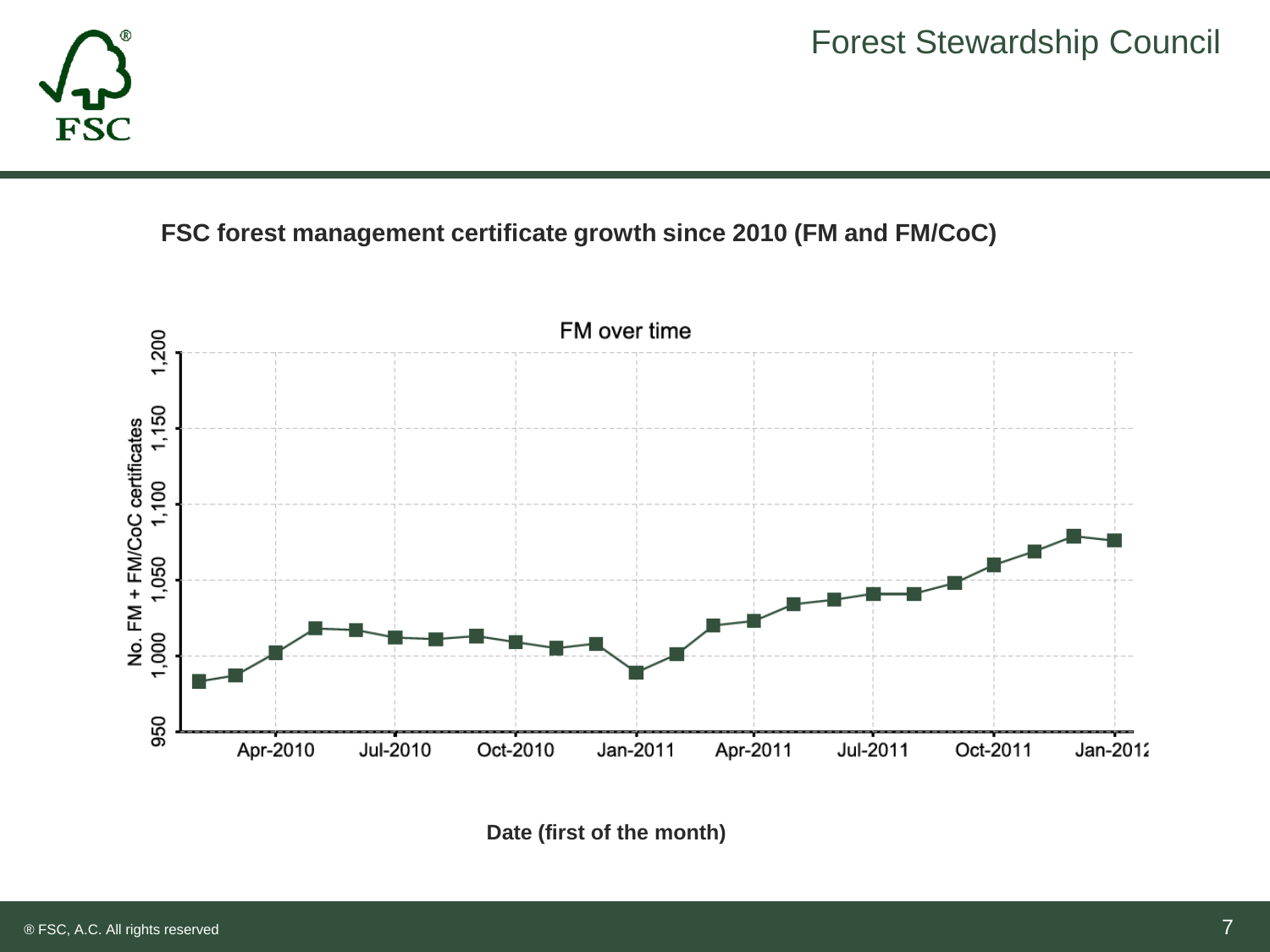

## **FSC supply chain growth since 2010 (chain of custody certificates – CoC)**



**Date (first of the month)**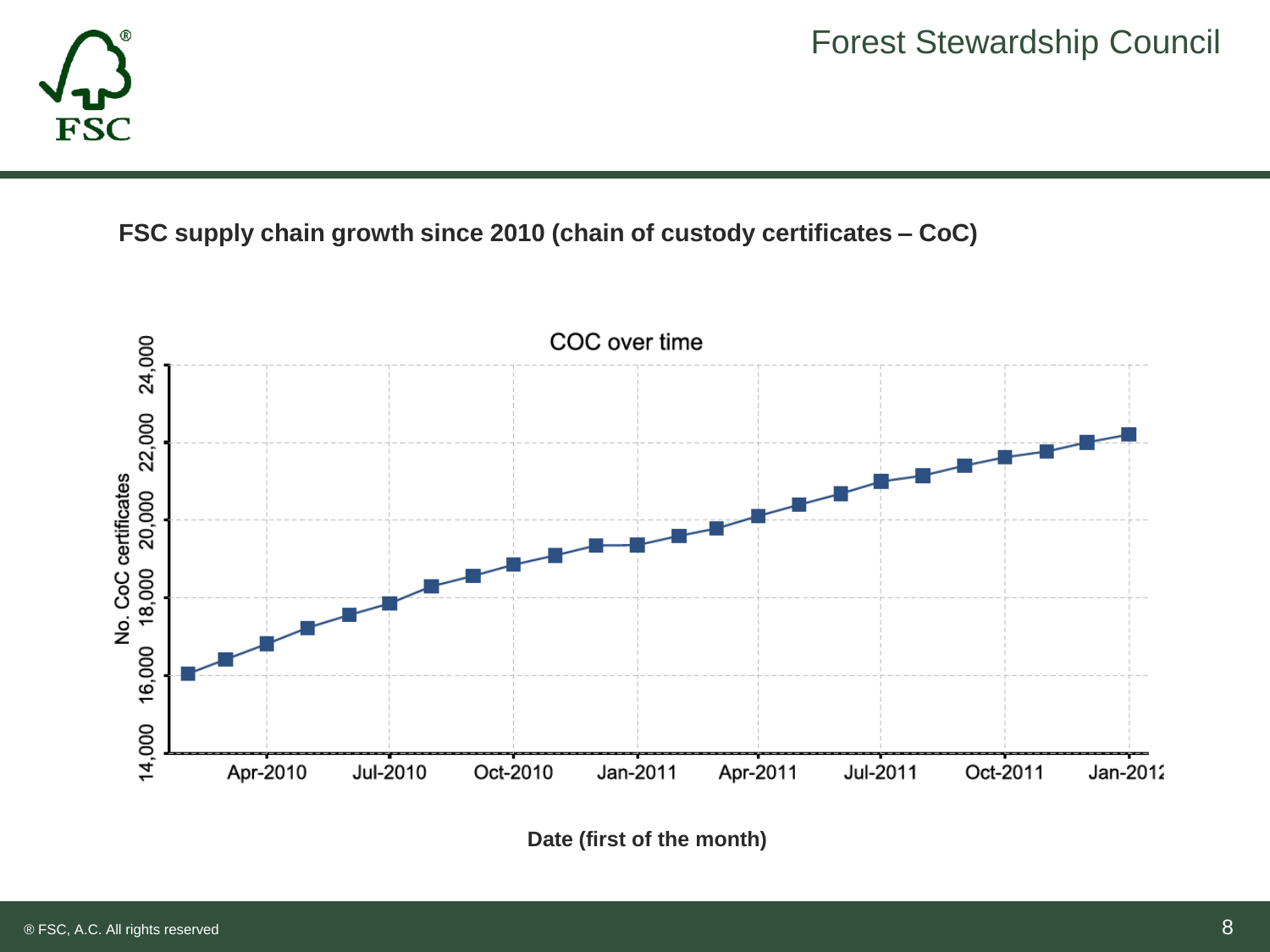

**FSC certificates by tenure ownership: global certified area**

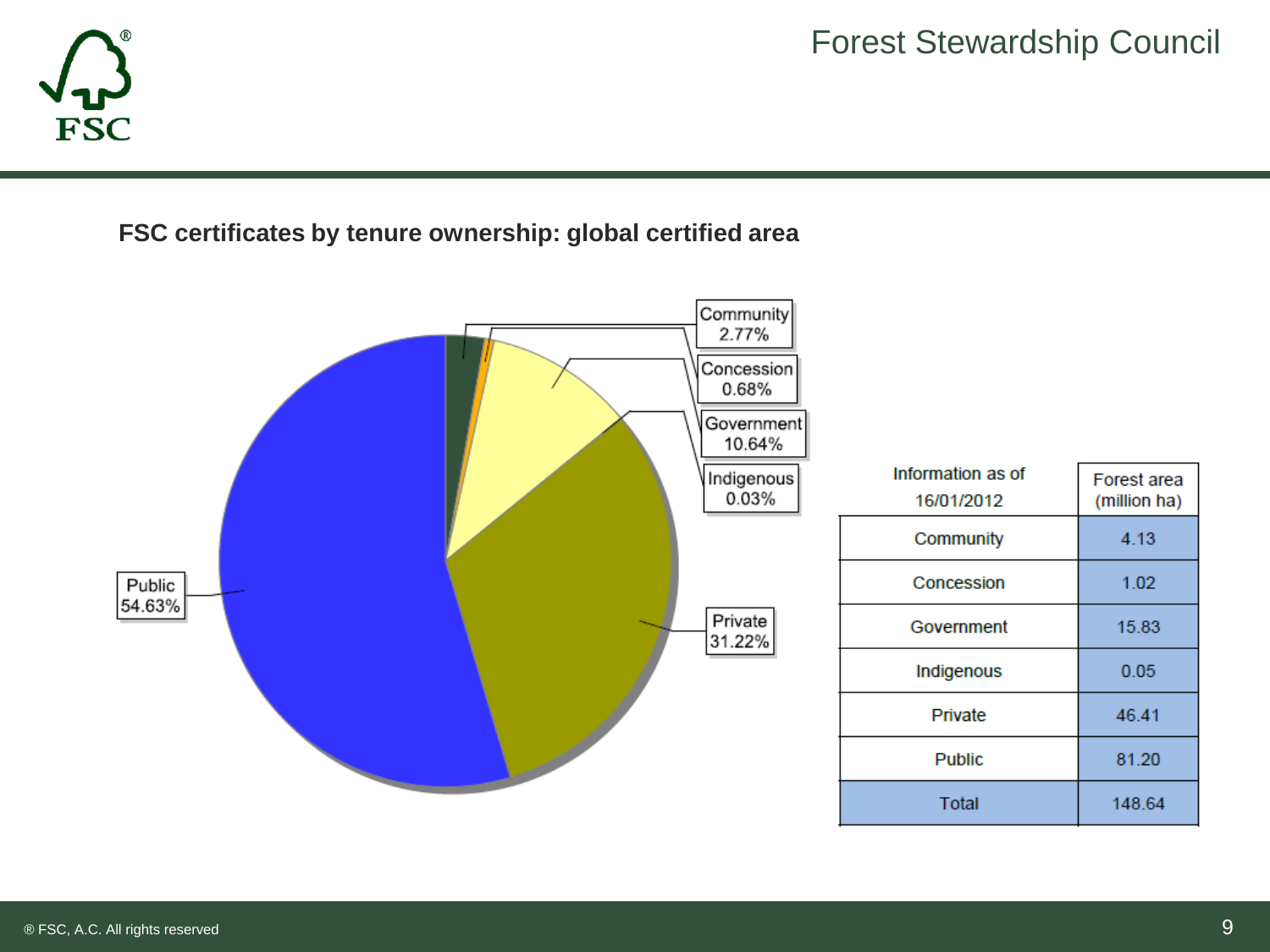

**FSC certificates by tenure ownership: number of certificates globally**

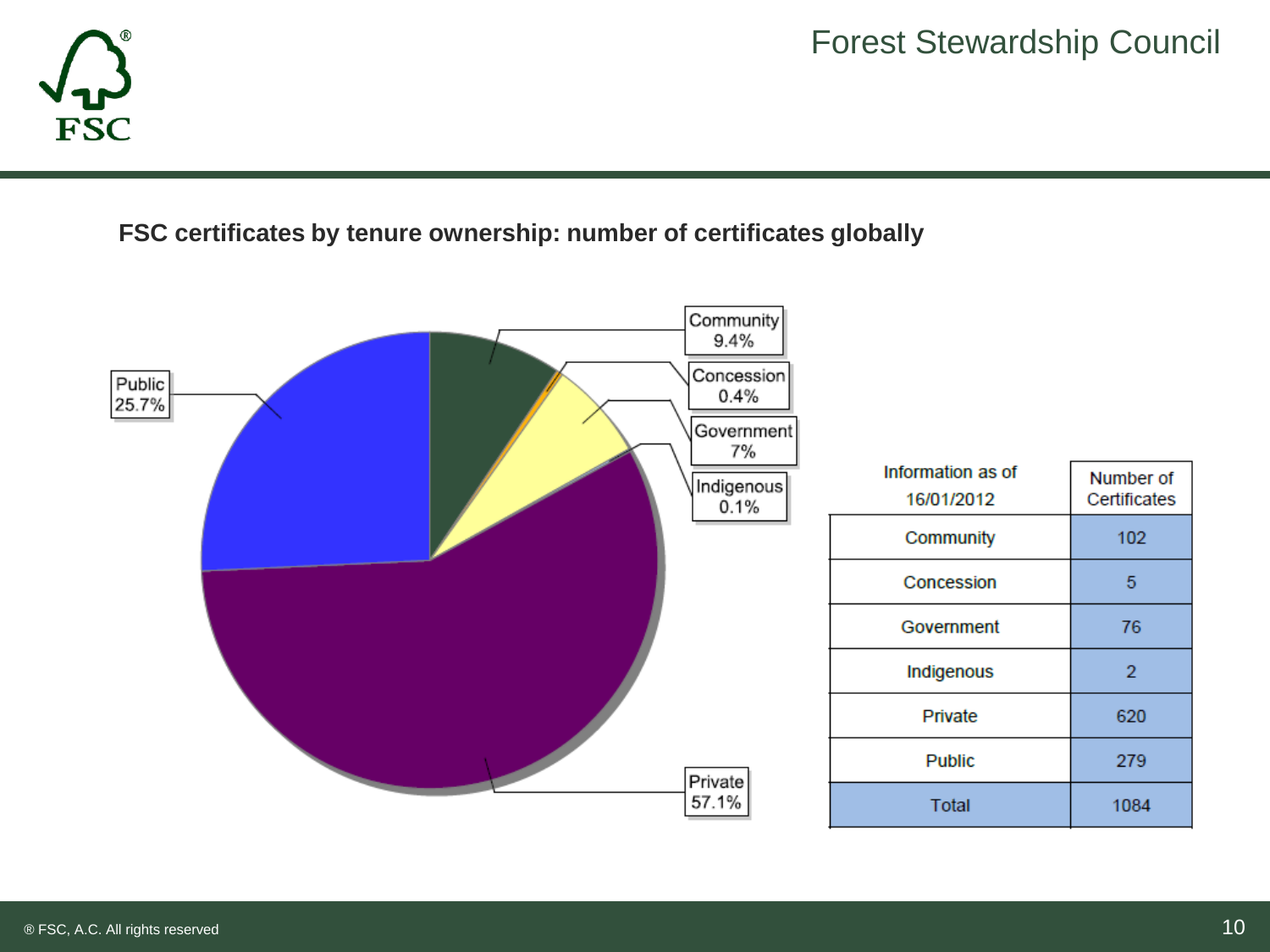

**FSC certificates by biomes: global certified area**

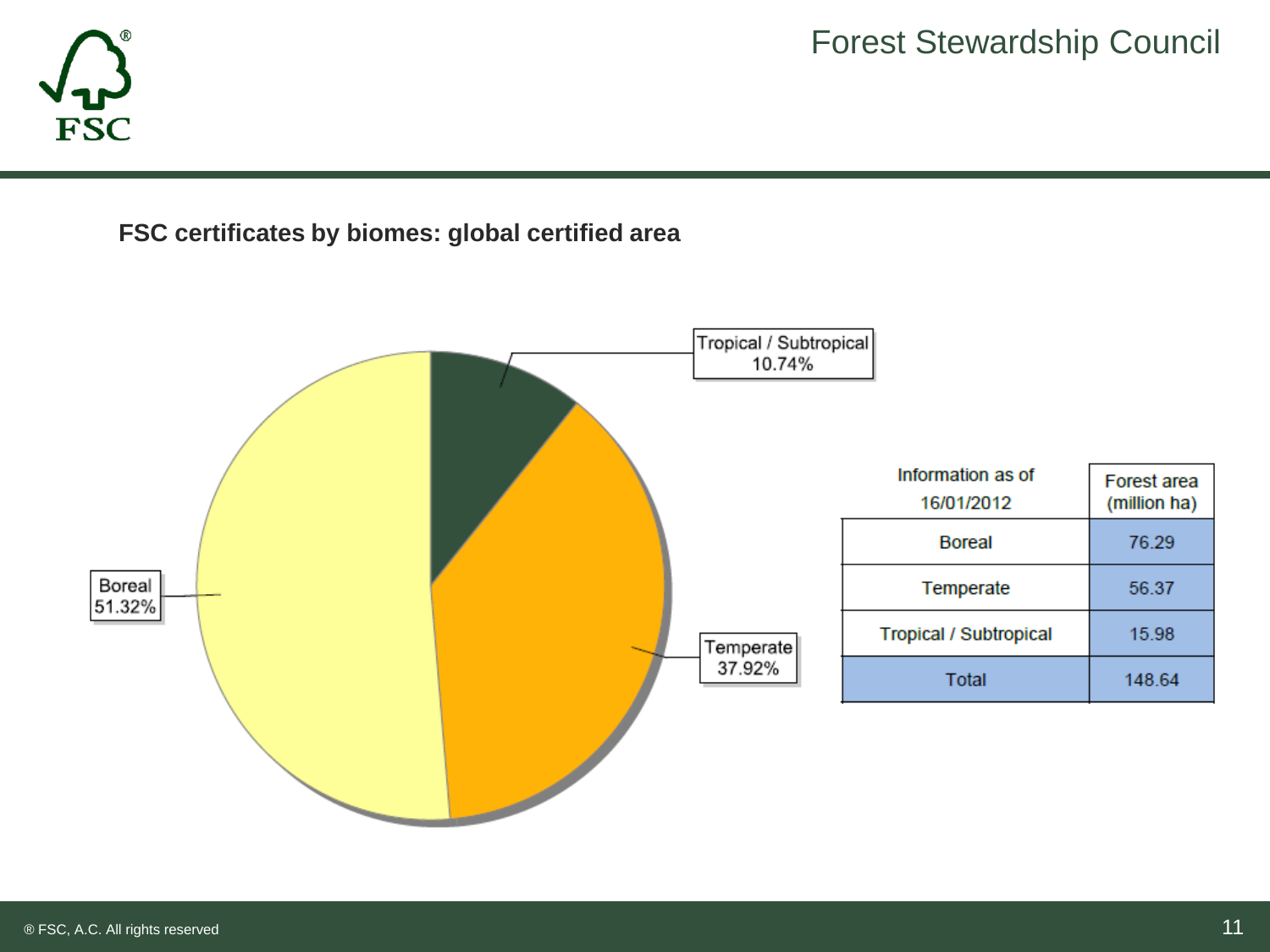

**FSC certificates by biomes: number of certificates globally**

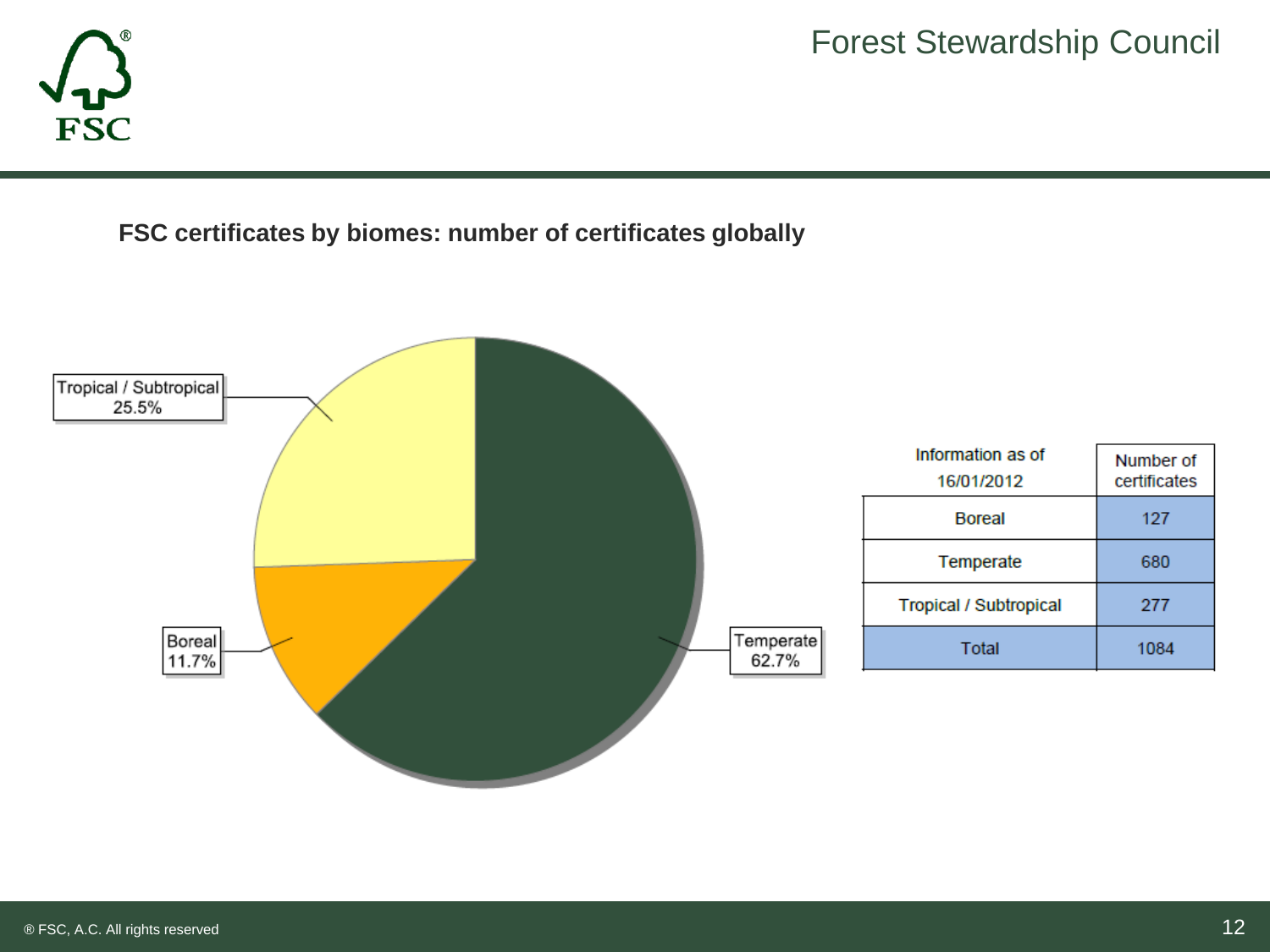

**FSC certificates by forest type: global certified area**

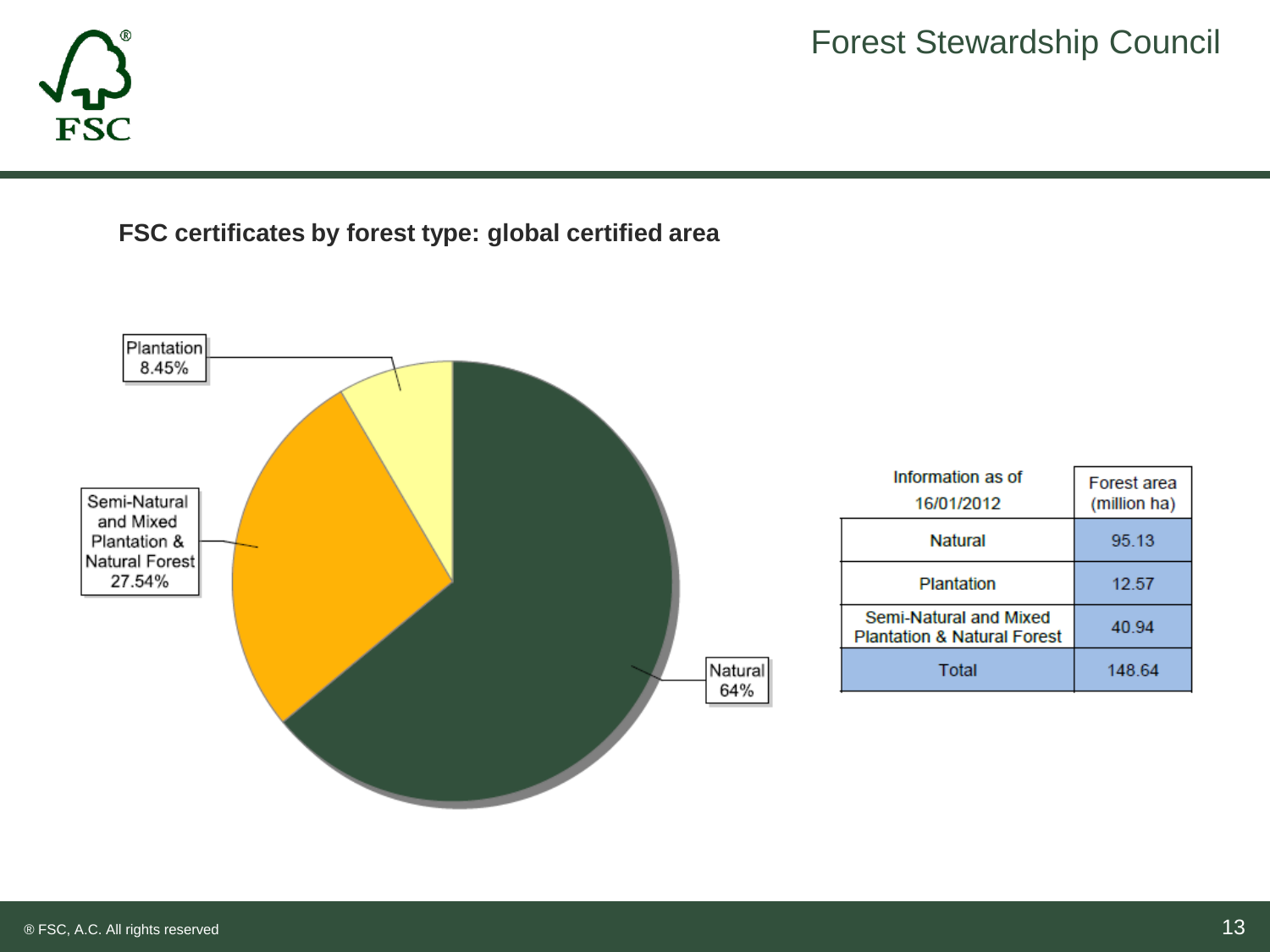

### **FSC certificates by forest type: number of certificates globally**

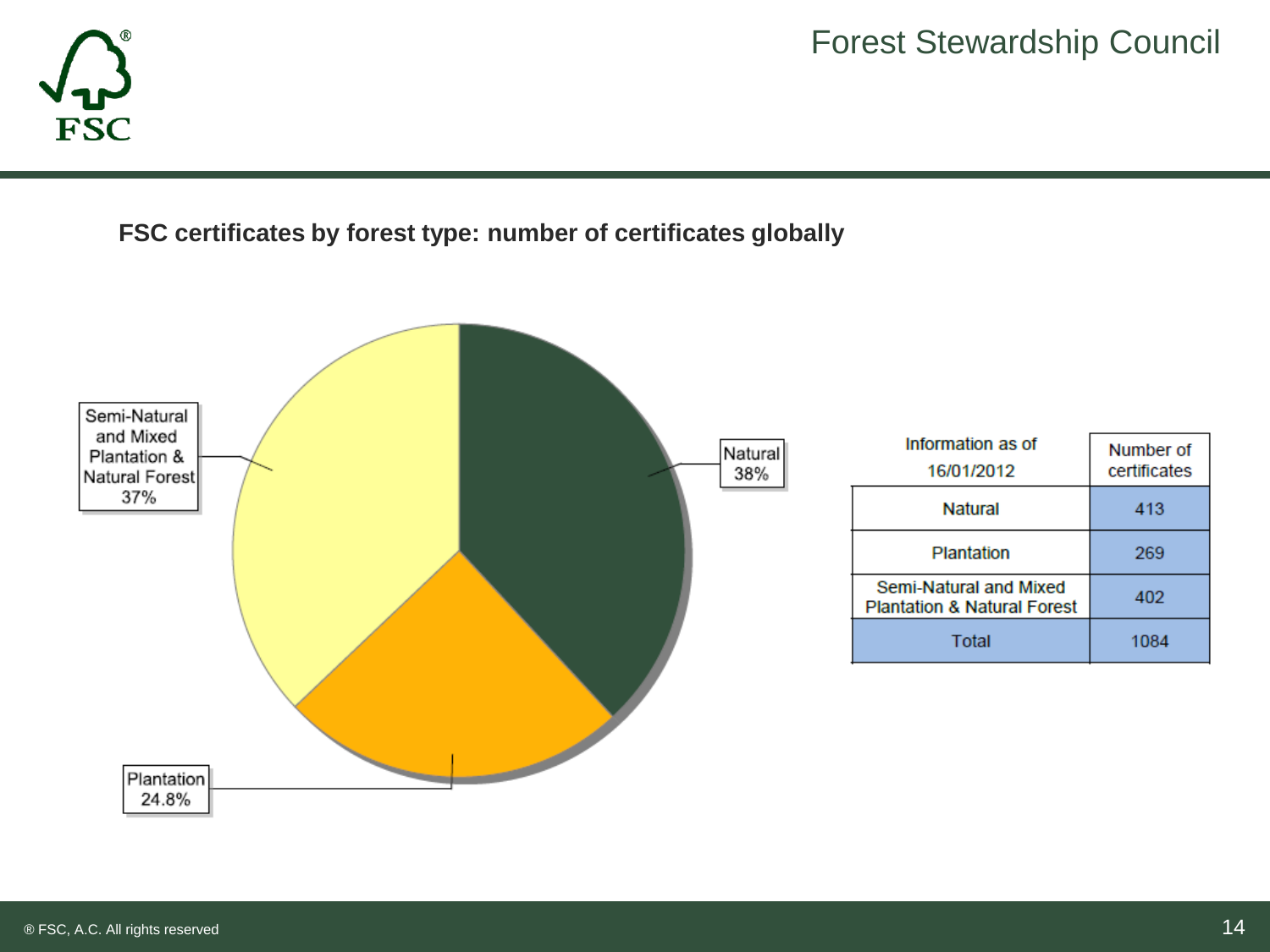

**FSC certificates by tenure management: global certified area**

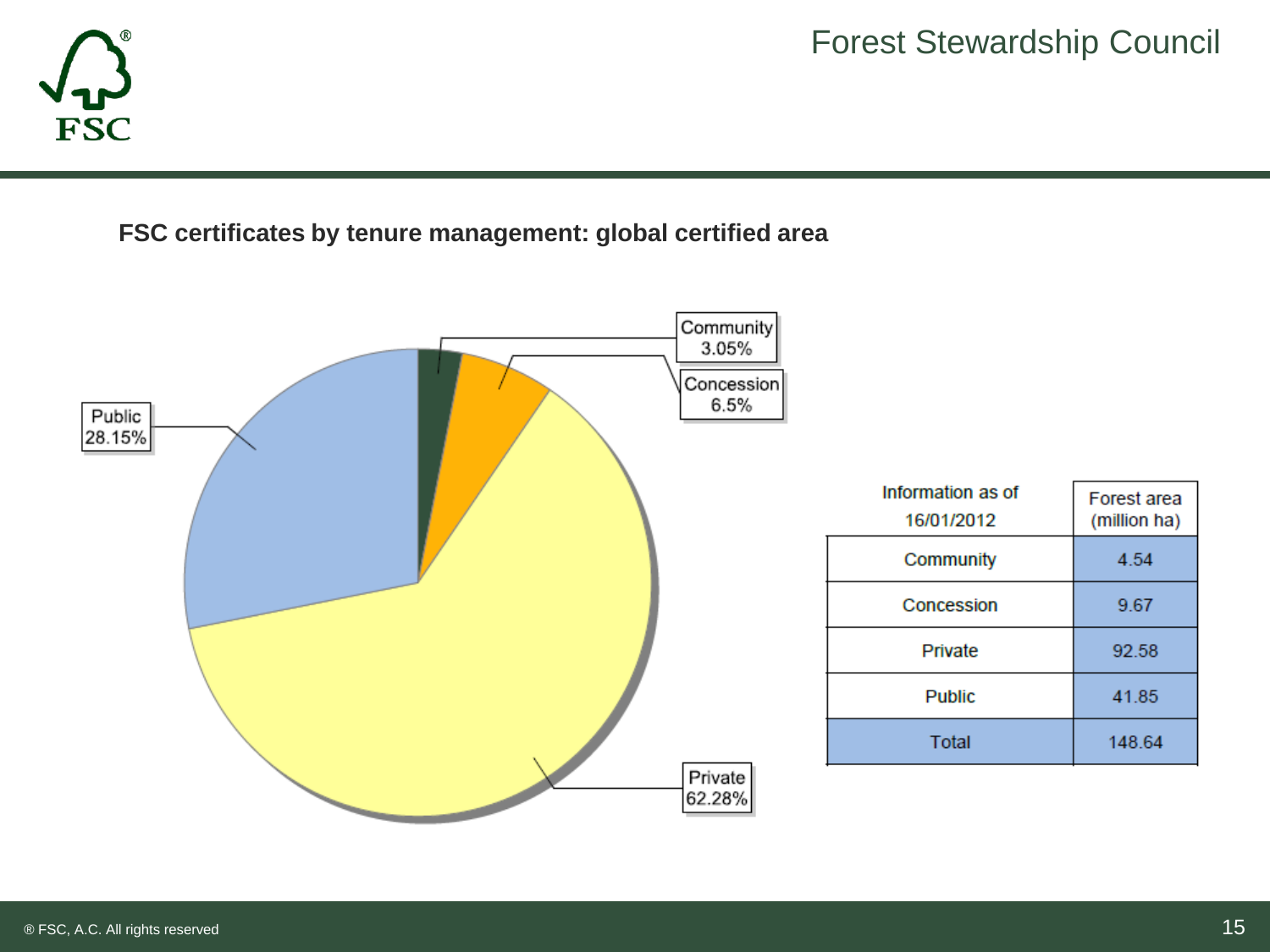

### **FSC certificates by tenure management: number of certificates globally**

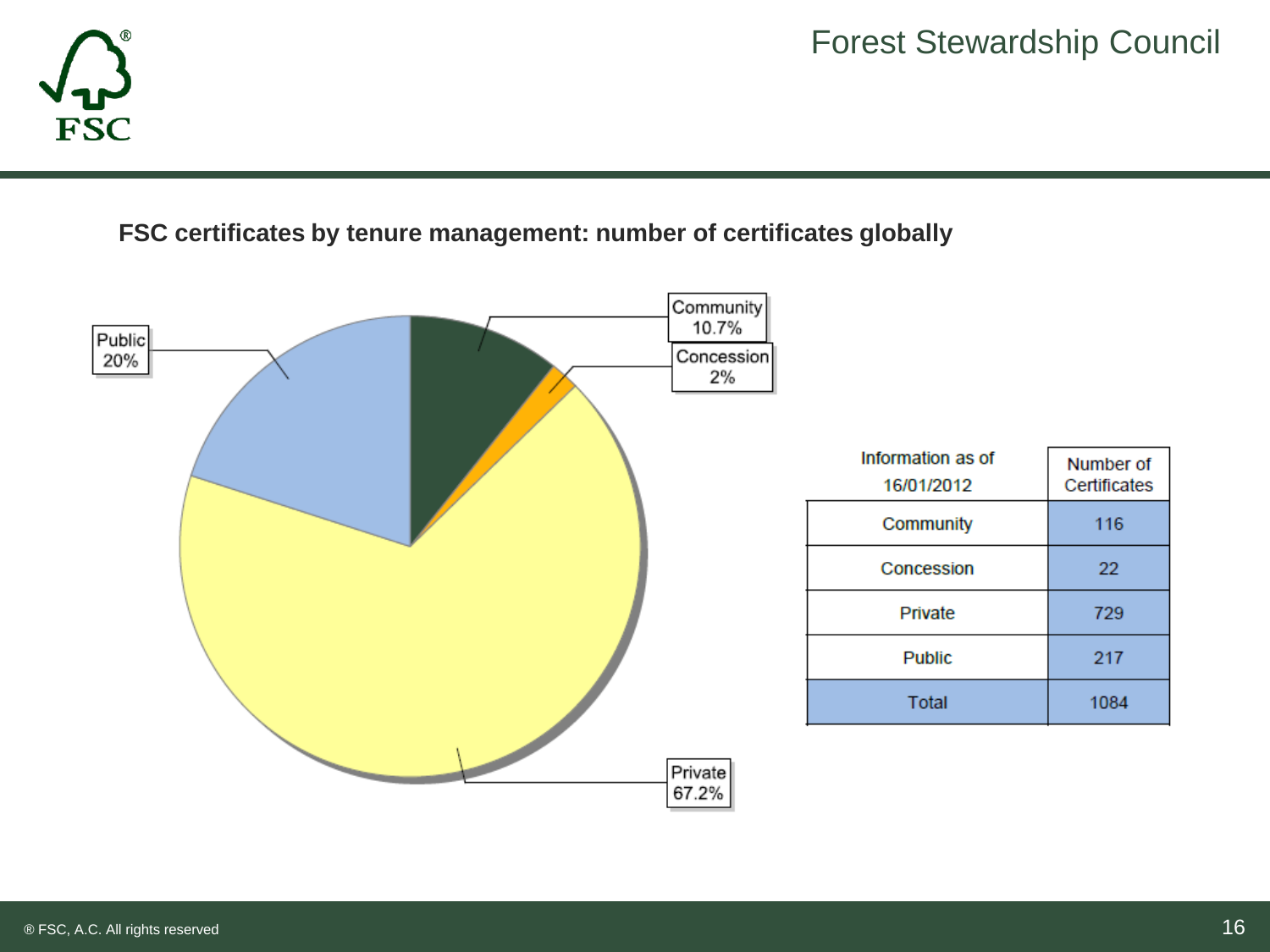

### **Ten largest FSC certificates**